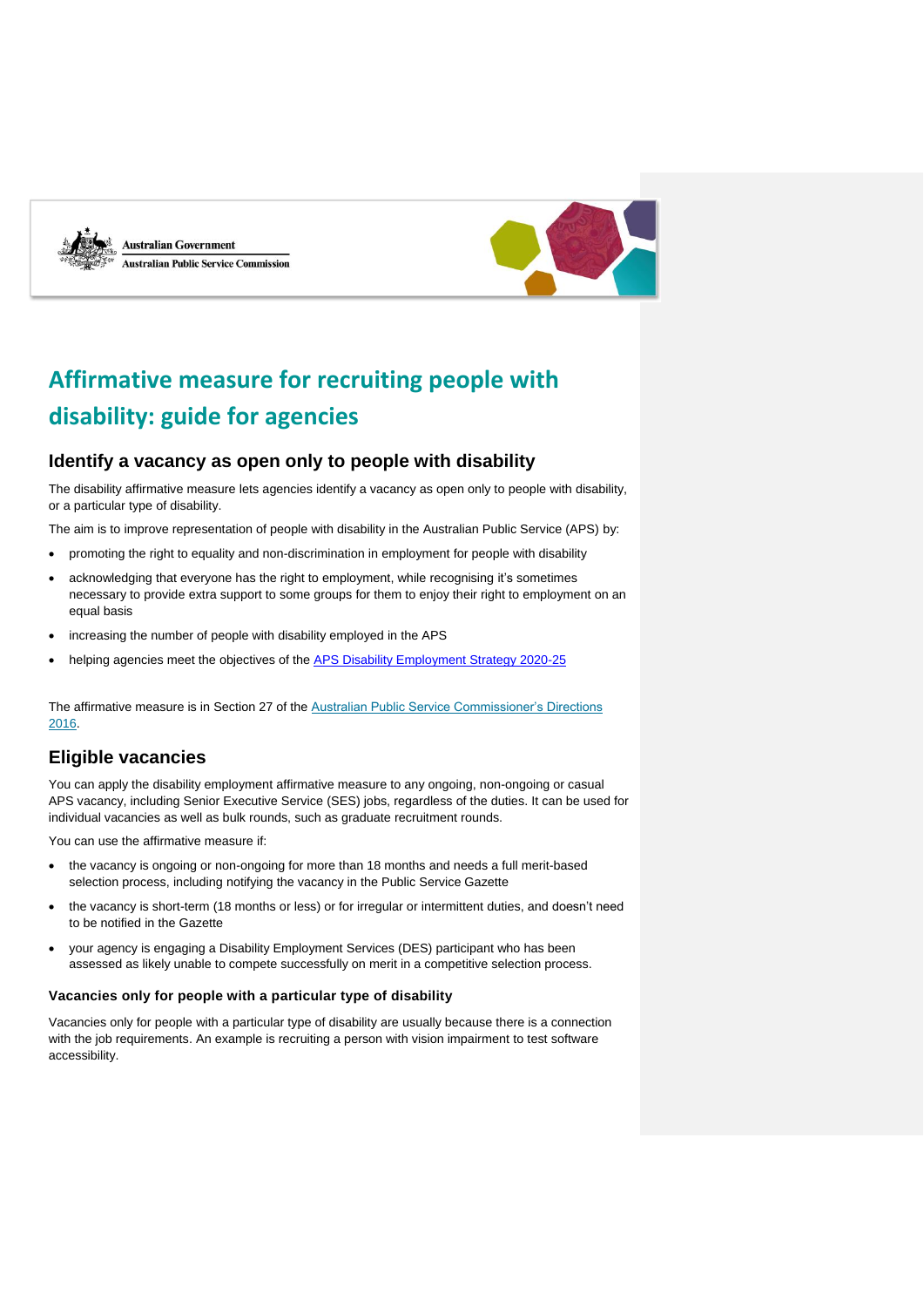Where appropriate, you may also restrict vacancies to a particular group of people with disability, who experience disproportionate employment disadvantage. For example, people with intellectual disability.

# **Eligible applicants**

Only people with disability or a particular type of disability are eligible for vacancies under the affirmative measure.

# **Definition of disability**

People are considered to have a disability if they have any limitation, restriction or impairment, which restricts everyday activities and has lasted, or is likely to last, for at least six months.

Full details are at [Definition of disability.](https://www.apsc.gov.au/working-aps/diversity-and-inclusion/disability/definition-disability)

# **Evidence of disability**

Agencies need to make sure applicants are people with disability. But rather than asking all applicants to provide evidence unnecessarily, you can ask only shortlisted applicants.

Suitable evidence of a disability may be a:

- certificate or letter from a registered medical practitioner
- letter from a Disability Employment Service or jobactive provider
- letter from a secondary or tertiary institution disability services unit in relation to a recent student.

If these documents are not available, consider accepting a statutory declaration from the applicant.

Evidence of disability is not to include information about the type of disability – unless the vacancy has been restricted to people with a particular type of disability.

Having evidence for shortlisted applicants also allows you to form merit lists for future vacancies, which may be shared between agencies. Remember, privacy provisions apply to [sharing merit lists.](https://www.apsc.gov.au/working-aps/aps-employees-and-managers/guidance-and-information-recruitment/creating-using-and-sharing-merit-lists)

# **How it works**

## **Process for ongoing or non-ongoing vacancies for more than 18 months**

Ongoing and non-ongoing vacancies for more than 18 months require a merit-based selection process, including notifying the vacancy in the Gazette.

Make sure your online application and assessment processes are fully accessible and offer potential applicants alternative formats if required.

Your selection panel members should be trained in disability awareness. Consider also having a representative from your agency's diversity team and/or a person with disability on the panel. You may need specialist training for panel members for vacancies restricted to applicants with particular types of disability.

#### **Step 1 – Job description**

• Identify the key skills required to do the job.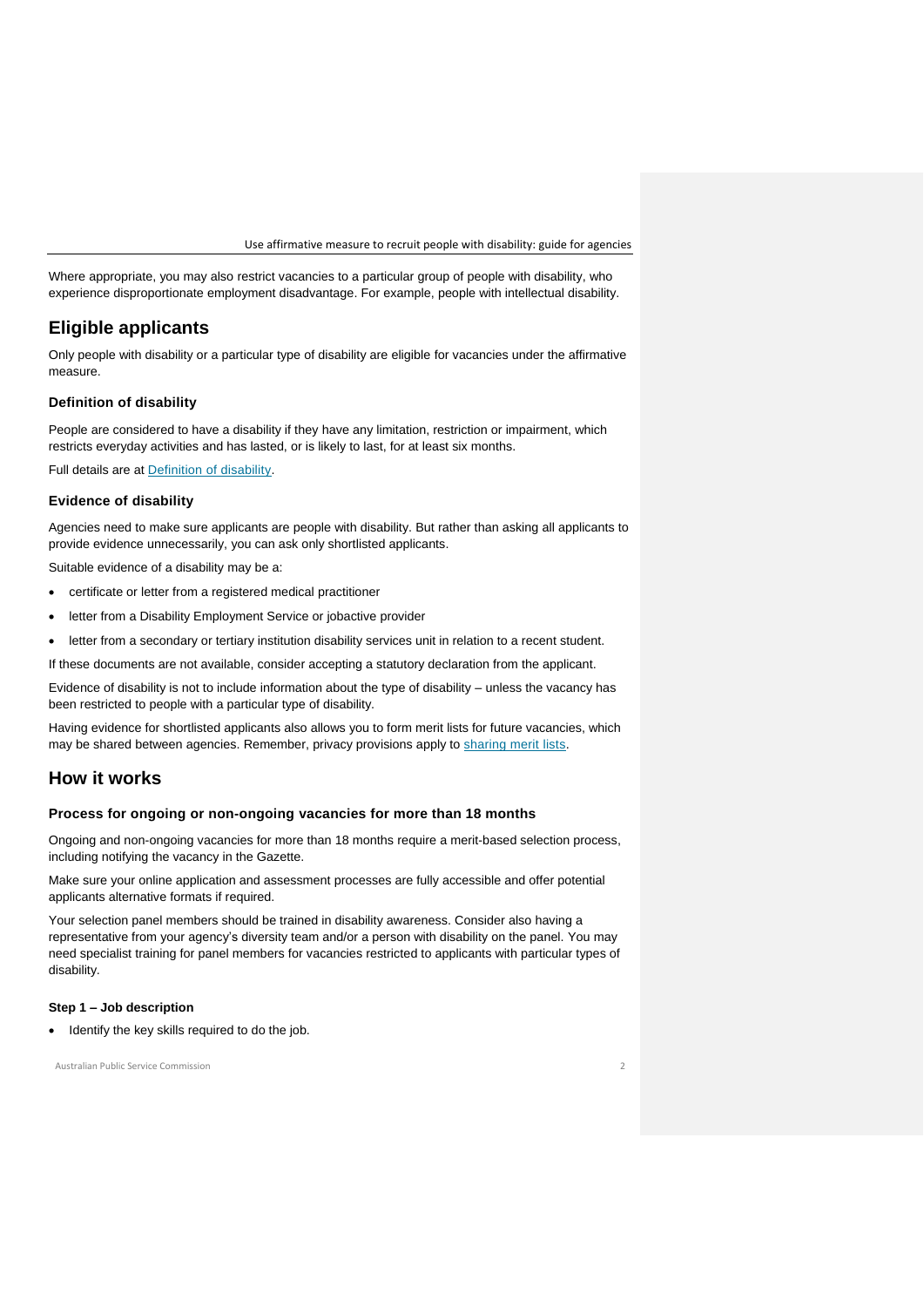Revise or develop the job description and make sure it reflects only the inherent (essential) requirements of the job.

#### **EXAMPLE**

#### **How to improve job descriptions based on inherent requirements and write them in an inclusive way**

| Instead of this:                                                                                                                       | Write this:                                                                                                                                   |
|----------------------------------------------------------------------------------------------------------------------------------------|-----------------------------------------------------------------------------------------------------------------------------------------------|
| Must have a driver's licence<br>- Ability to scribe shorthand<br>Must have knowledge of the department's quality<br>control strategies | - Must have access to reliable transport<br>- Ability to record meeting minutes<br>- Have an understanding of quality assurance<br>frameworks |
|                                                                                                                                        |                                                                                                                                               |

**Note**: Inherent requirements are the core activities, tasks or skills that are essential to a workplace and to a specific job. Inherent requirements are those that cannot be allocated elsewhere, are a major part of the job and result in significant consequences if they are not performed. Inherent requirements for particular positions are very contextual and agencies to seek their own legal advice if they have specific questions on whether something is an inherent requirement.

#### **Step 2 – Classification level**

Evaluate the role using the APS or SES work level standards to confirm the classification level.

#### **Step 3 – Notify vacancy**

- Notify the vacancy in the Public Service Gazette (APSjobs) and on other websites as desired.
- Clearly identify the vacancy as being notified under the 'Affirmative measure disability employment' in the job title and under the 'Eligibility' heading.
- When lodging the vacancy on APSjobs, tick the 'Affirmative measure vacancy disability employment' box.
- Provide contact details for applicants who require alternative application formats.

#### **EXAMPLE**

#### **How to identify the vacancy as being under the affirmative measure**

| osition Initiatives and Programs                       |                      |  |
|--------------------------------------------------------|----------------------|--|
| <b>Position Initiatives</b><br>Available               | Chosen               |  |
|                                                        | Þ                    |  |
| <b>APS Employees Only</b>                              |                      |  |
| Identified Indigenous Position                         | $\blacktriangleleft$ |  |
| Aboriginal and Torres Strait Islander applicants (Affi |                      |  |
| Disability Employment (Affirmative Measure vacancy)    |                      |  |
| Graduate Program                                       |                      |  |

## **When you select Disability Employment (Affirmative Measure vacancy), this text will appear in the vacancy notification:**

#### Disability Employment (Affirmative measure vacancy)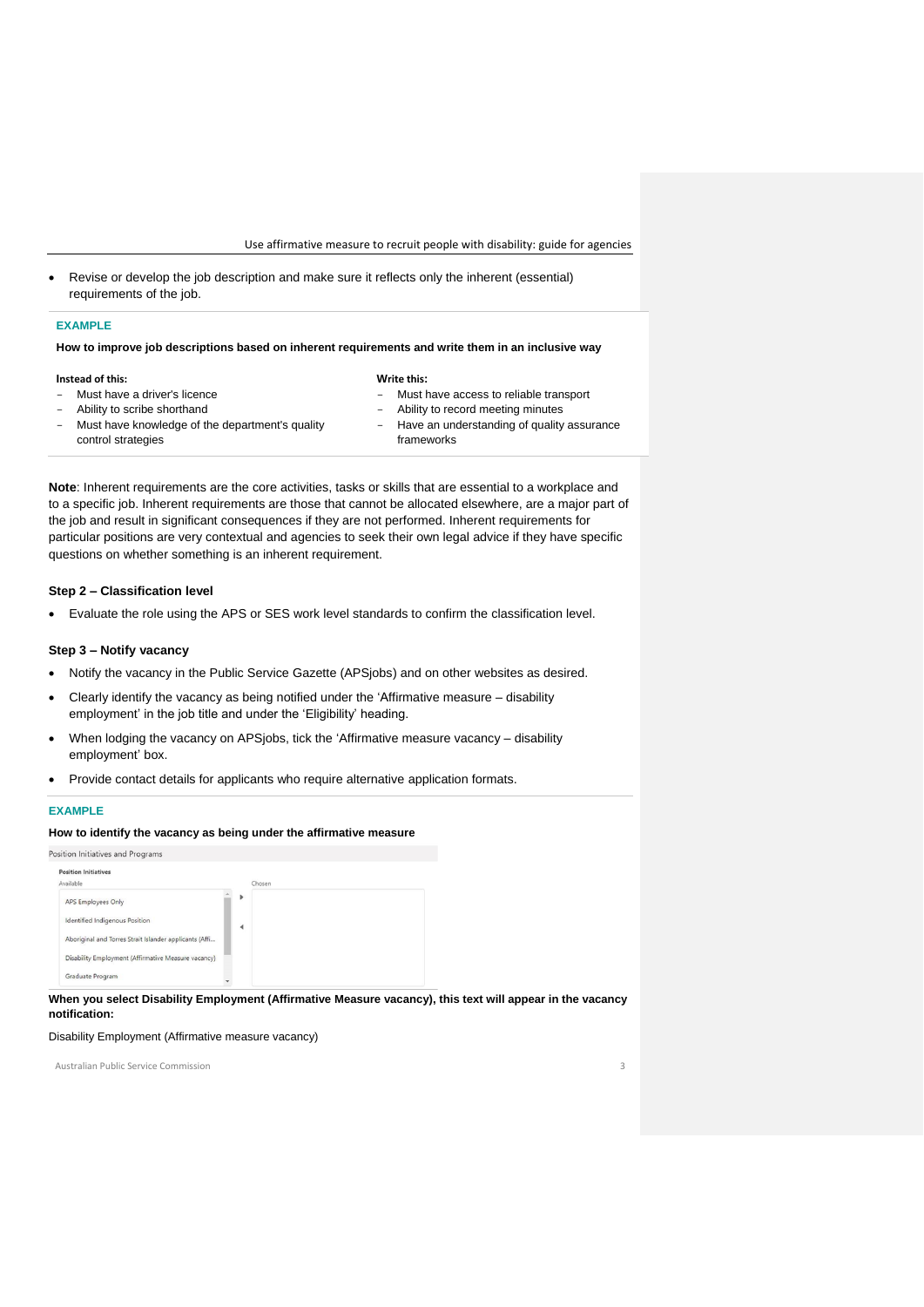Use affirmative measure to recruit people with disability: guide for agencies

The filling of this vacancy is intended to constitute an affirmative measure under Section 27 of the Australian Public Service Commissioner's Directions 2016. This vacancy is open only to people with disability.

**Note:** The affirmative measure—disability is not compatible with the RecruitAbility scheme and should not be used in the same recruitment process. A vacancy advertised under RecruitAbility offers an applicant with disability an opportunity to progress to the next stage in the assessment process if they opt into RecruitAbility and meet the minimum requirements of the role. Affirmative affirmative measure disability already provides the opportunity to be considered by the recruitment panel.

#### **Step 4 – Optional extra notification**

You are also encouraged to send a copy of the vacancy notification to:

- National Disability Recruitment Coordinator (JobAccess), who can also distribute to DES providers
- Jobactive providers
- Other recruitment companies that specialise in placing employees with disability.

This will provide access to a wider talent pool of people with disability.

More information is at contact details below.

## **Step 5 – Adjustments**

- Make sure the application form asks applicants if they are a person with disability and whether they need any adjustments to the recruitment process.
- Reasonable adjustments could include:
	- o An Auslan interpreter for an applicant who is hearing impaired,
	- $\circ$  Extra reading time during assessment activities for a person with learning difficulties, or
	- o Accessible software for a person with vision impairment.

#### **Step 6 – Shortlist**

- Shortlist applicants for further assessment.
- Contact shortlisted applicants to explain the selection process, including the requirement to provide evidence of disability, and arrange reasonable adjustments if needed.

#### **Step 7 – Assessment**

• Conduct your assessment process and obtain references.

#### **Step 8 – Decision**

Make your selection decision.

# **Step 9 – Gazettal**

WHY – up to individual to disclose disability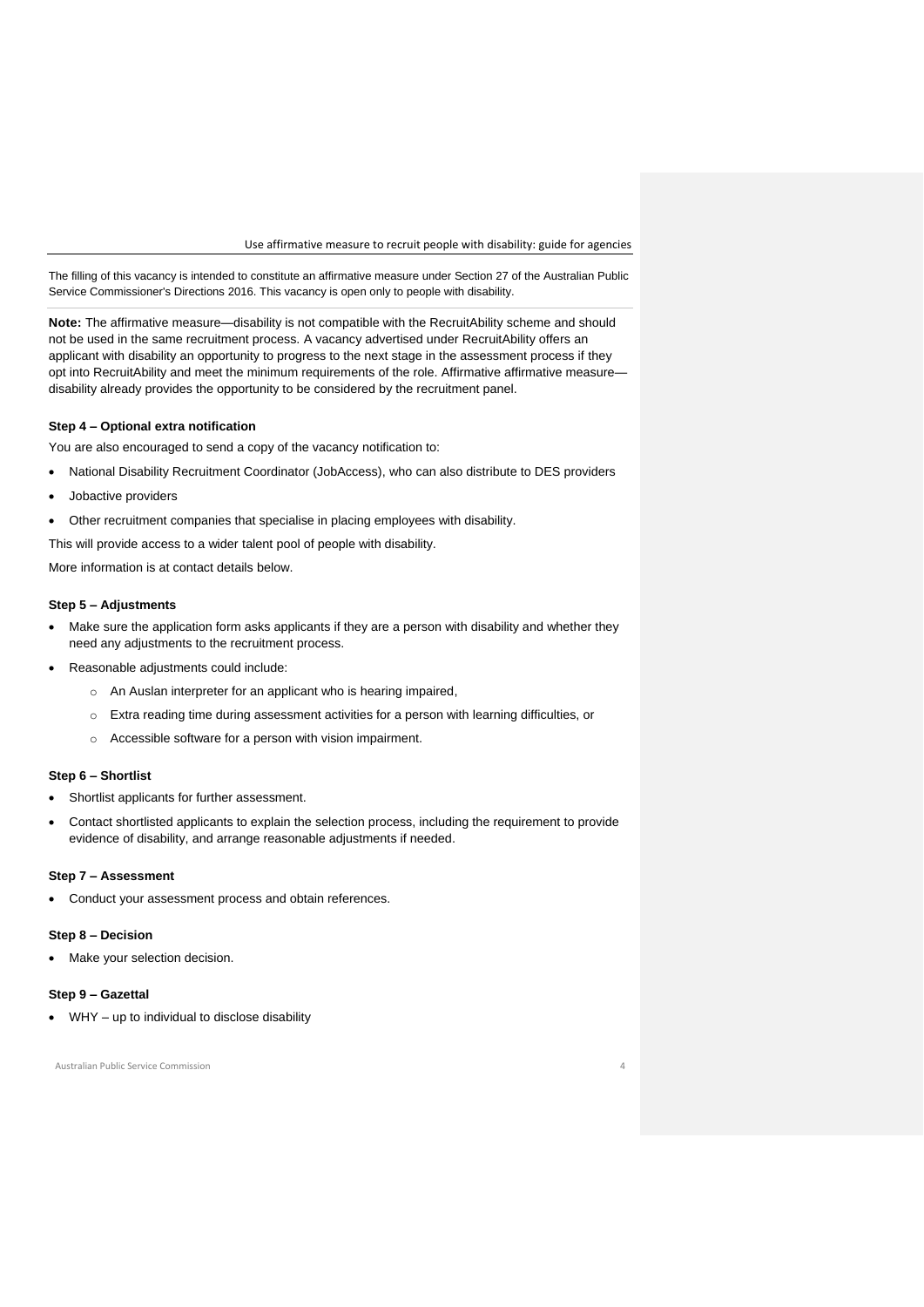Use affirmative measure to recruit people with disability: guide for agencies

- You don't have to Gazettal outcomes for engagement decisions.
- If the outcome is a promotion, withhold name of the successful applicant in Gazette.

More details are at **Public Service Gazette requirements**.

#### **Step 10 – Feedback**

- Contact all applicants and provide feedback.
- This is an important step in helping applicants achieve success in future applications.

#### **Process for short-term vacancies or irregular or intermittent duties**

For non-ongoing vacancies for a specified term or task for up to 18 months, or for irregular or intermittent duties, you need to notify the community so eligible members have a reasonable opportunity to apply.

You can meet this 'reasonable opportunity to apply' requirement by advertising the vacancy or establishing non-ongoing employment registers.

You don't have to notify the vacancy in the Public Service Gazette, but you may choose to.

If you are using non-ongoing employment register, contact all applicants on the register to advise them of the affirmative measure, ask if they wish to identify as a person with disability, and explain the evidence requirements. You can also do this when the register is being renewed.

Include information about the affirmative measure on any existing notifications of registers on APSjobs and on your own agency website.

Make sure the online application and assessment processes are fully accessible and offer potential applicants alternative formats if required.

#### **Step 1 – Job description**

- Identify the key skills required to do the job.
- Revise or develop the job description and make sure it reflects only the inherent (essential) requirements of the job.

An example is at How to improve job descriptions based on inherent requirements and write them in an inclusive way.

#### **Step 2 – Shortlist**

- Shortlist applicants for further assessment.
- Contact shortlisted applicants to explain the selection process and arrange reasonable adjustments if needed.

#### **Step 3 – Assessment**

Conduct the assessment process and obtain references.

Australian Public Service Commission 5

**Commented [CL1]:** Link back up to the Example **Commented [HS2R1]:** Matt – can you please link this to the example on page #2 when you publish this on the website?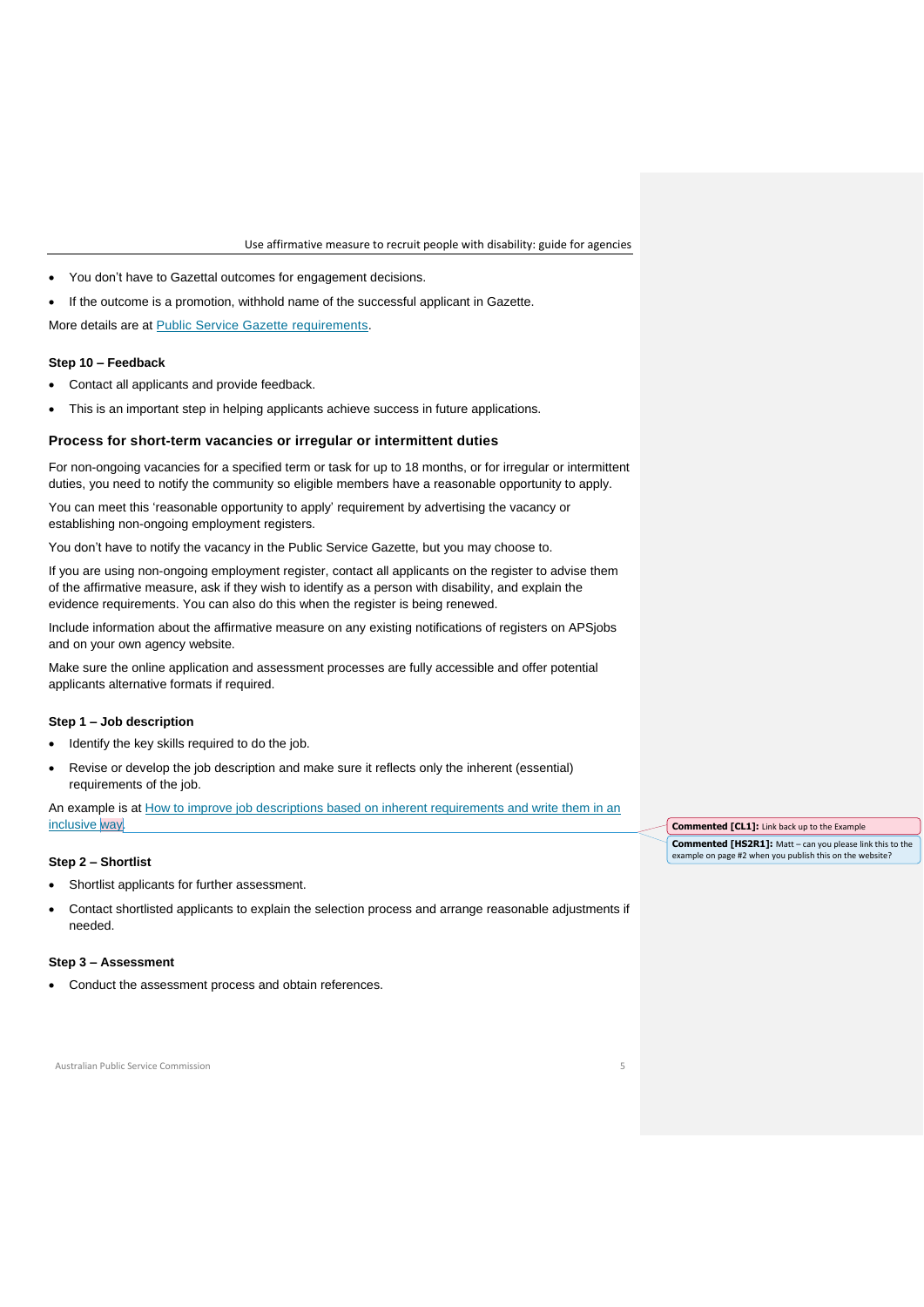Use affirmative measure to recruit people with disability: guide for agencies

#### **Step 4 – Decision**

Make your selection decision.

 As a minimum requirement, your agency head (or delegate) must be satisfied that the person to be engaged has the work-related qualities genuinely required to perform the relevant duties.

#### **Step 5 – Feedback**

- Contact all shortlisted applicants and provide feedback.
- This is an important step in helping applicants achieve success in future applications.

# **Process for agency engaging a DES participant who has been assessed as likely unable to compete successfully on merit in a competitive selection process**

DES providers source eligible candidates for jobs and offer a range of services to employers.

They can also advise on marketing job vacancies, shortlisting candidates and interviewing people with disability.

In addition, they can provide guidance on disability awareness in the workplace, available financial support, flexible workplace arrangements and disability legislation.

To find a DES provider near you:

- **•** visit the [Australian Government jobactive website](https://jobsearch.gov.au/serviceproviders/search?jsk=1)
- phone 1800 464 800
- use the [JobAccess online enquiry form](https://www.jobaccess.gov.au/contacts/online-enquiry-form)*.*

Further details can be found on the [Services Australia Disability Employment Services page.](https://www.servicesaustralia.gov.au/disability-employment-services?context=51411)

# **Privacy**

Usually employees are not obliged to share information about disability with an employer unless it affects their ability to do the tasks needed to get the job done.

However, for the affirmative measure, applicants do need to disclose that they have a disability to demonstrate they meet the eligibility requirements.

Health information about an employee, including information about a disability, is 'sensitive information' under the *Privacy Act 1988*. This sensitive information has a higher level of protection, and you need the person's consent to collect the information.

The Australian Privacy Principles require agencies to only use or disclose sensitive information for the purpose it was collected. Managers and HR practitioners need consent from an individual to share information about their disability with other people in the agency.

The Public Service Regulations 1999 (Regulation 9.2) allow agency heads to use or disclose personal information in circumstances where this is necessary to perform or exercise employer powers.

More information is at [APSC Privacy Policy \(Part A\)](https://www.apsc.gov.au/apsc-privacy-policy-part)*.*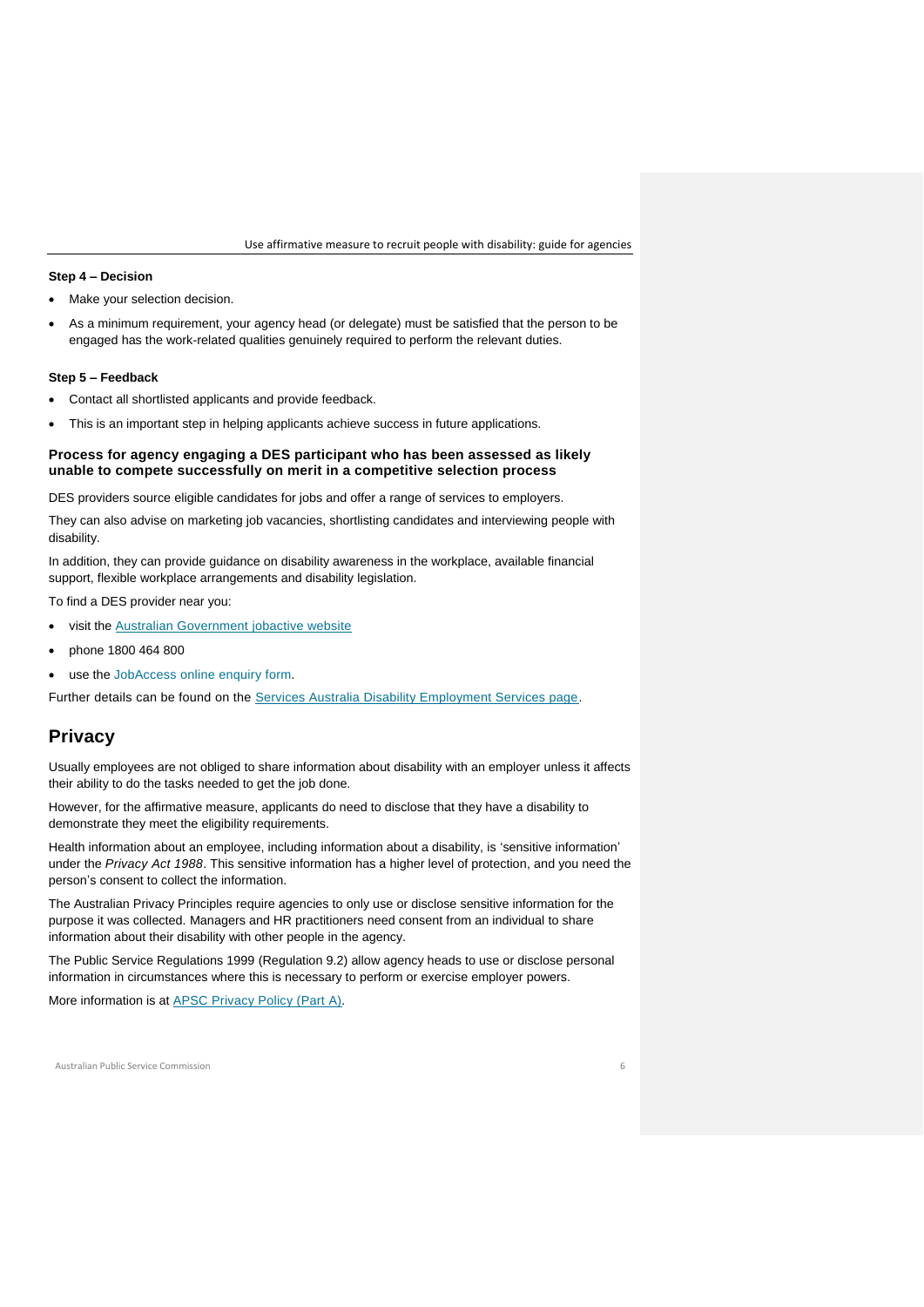# **Contact details**

# **Affirmative measure**

For more information on the affirmative measure in Section 27 of the Australian Public Service Commissioner's Directions 2016:

email the APSC Inclusion Group at [diversity@apsc.gov.au.](mailto:diversity@apsc.gov.au)

#### **DES providers**

The Australian Government funds a national network of private and not-for-profit organisations to support people with disability to prepare for, find and keep a job. These organisations are known as Disability Employment Services (DES) providers.

For more information:

- visit the [Australian Government jobactive website](https://jobsearch.gov.au/serviceproviders/search?jsk=1)
- phone 1800 464 800
- use the [JobAccess online enquiry form.](https://www.jobaccess.gov.au/contacts/online-enquiry-form)

# **National Disability Recruitment Coordinator**

The Australian Government funds the National Disability Recruitment Coordinator (NDRC) as a program of JobAccess. The NDRC works with employers across Australia to develop job opportunities for job seekers with disability.

It provides a job vacancy service to help agencies design jobs and write clear position descriptions focusing on the fundamental requirements of the job. The NDRC can broadcast your vacancies to a network of DES providers who can put forward candidates with the best match of qualifications, skills and experience.

The NDRC can also advise you on how to involve DES providers in shortlisting and interviewing as well as on-the-job support for your new staff members.

In addition, it can advise you on developing workplace policies and practices that accommodate people with disability. It also runs workplace training and employer seminars on disability awareness.

For more information:

- visit the [JobAccess job vacancy service](https://www.jobaccess.gov.au/employers/national-disability-recruitment-coordinator-job-vacancy)
- phone a JobAccess Adviser on 1800 464 800
- email [jobs.ndrc@workfocus.com](mailto:jobs.ndrc@workfocus.com)
- notifying JobAccess (NDRC) for vacancy distribution service to DES providers via [www.workfocus.com/employer-vacancy.aspx.](http://www.workfocus.com/employer-vacancy.aspx)